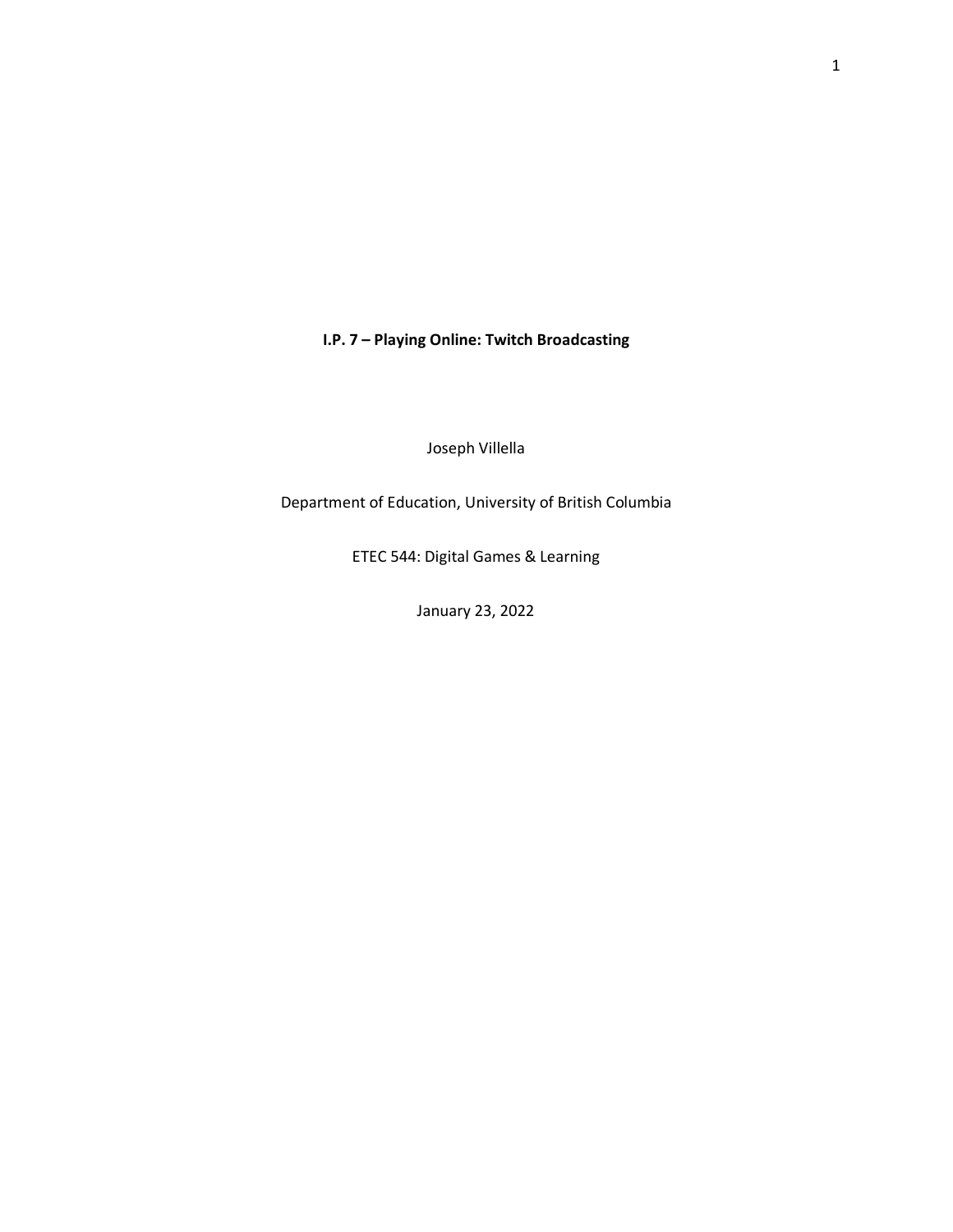## **I.P. 7 – Playing Online: Twitch Broadcasting**

Streaming on sites such as Twitch, YouTube, and Facebook has become more prevalent over the past few years as shown through research done by Wulf et al. (2020) titled "*Watching players: An exploration of media enjoyment on Twitch*" and by Taylor (2018) titled "*Twitch and the work of play*". These articles touch on the two different perspectives of being a viewer and being a producer of gaming streams. I observed three streamers, Zizaran, Ninja, and GernaderJaker, to explore the important points raised in the articles.

From a viewer perspective, some points mentioned by Wulf et al. (2020) were immediately evident. The authors mentioned how the relationship between a streamer and their viewers is equivalent to a "virtual friendship" (Wulf et al., 2020). The interactions across these streams were very supportive of this concept as Zizaran and GernaderJake were constantly involved with their chat by continuing conversations with users instead of simply answering their questions and moving on. Ninja interacted with chat in a different way as his chat was limited to only those who subscribe to his stream. The users chatting were interacting with each other and were asking questions relating to the game which also supports the research done by Wulf et al. (2020) relating to streams being a community which presents a "unique digital learning paradigm" between streamers and viewers.



*Figure 1 - A screenshot of Ninja playing Fortnite with "Subscriber Only Chat" active.*

2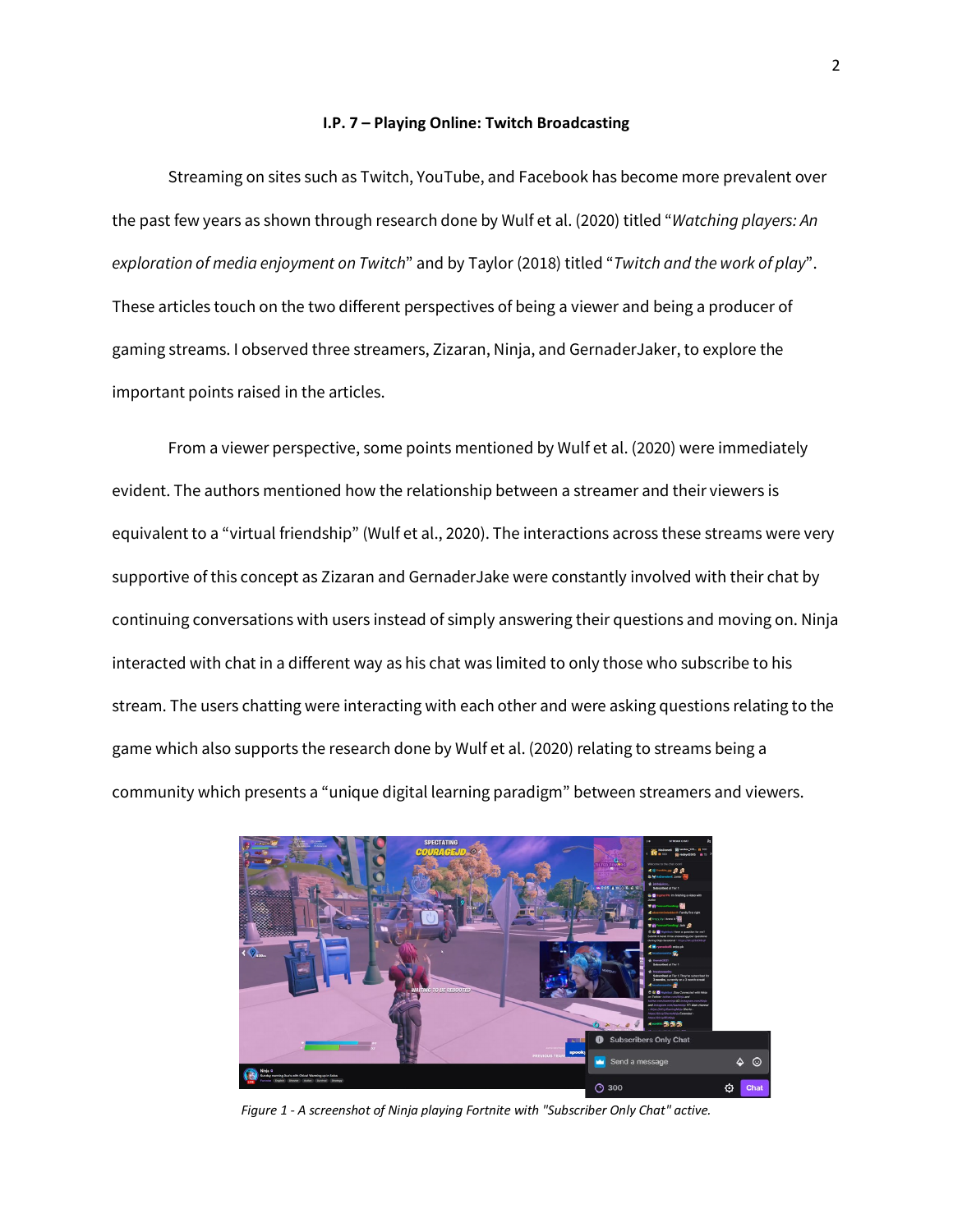Zizaran's and GernaderJake's channels provided a digital community as also presented by Wulf et al. (2020). These viewers were interacting with each other and asking questions about the game that the streamers were playing. In some instances, the viewers were even making plans to meet up in their respective games to partake in the same activities that the streamers were doing at the time. Not all streams seemed to have the same level of viewer-to-viewer interaction. Zizaran and GernaderJake, who both actively participated with the chat, had a community in which there were a lot more discussions in the chat. Ninja, who rarely participated with the chat, had less discussions amongst users in his chat.

The enjoyment factor of suspense mentioned by Wulf et al. (2020) was evident during all three streams. GernaderJake and Ninja were playing competitive shooters, Destiny 2 and Fortnite respectively, and were facing-off against other players in player-verse-player modes. Chat was very active in GernaderJake's channel as they reacted live to the outcomes of matches. Zizaran was playing Terraria and going through the game to defeat certain bosses as his chat gave him advice to progress through the game. The chat showed empathy and advice the few times that Zizaran failed at the boss and shared in the excitement and celebration when he was finally able to defeat it.



*Figure 2- Zizaran making his way to a boss during his stream while his chat cheers him on.*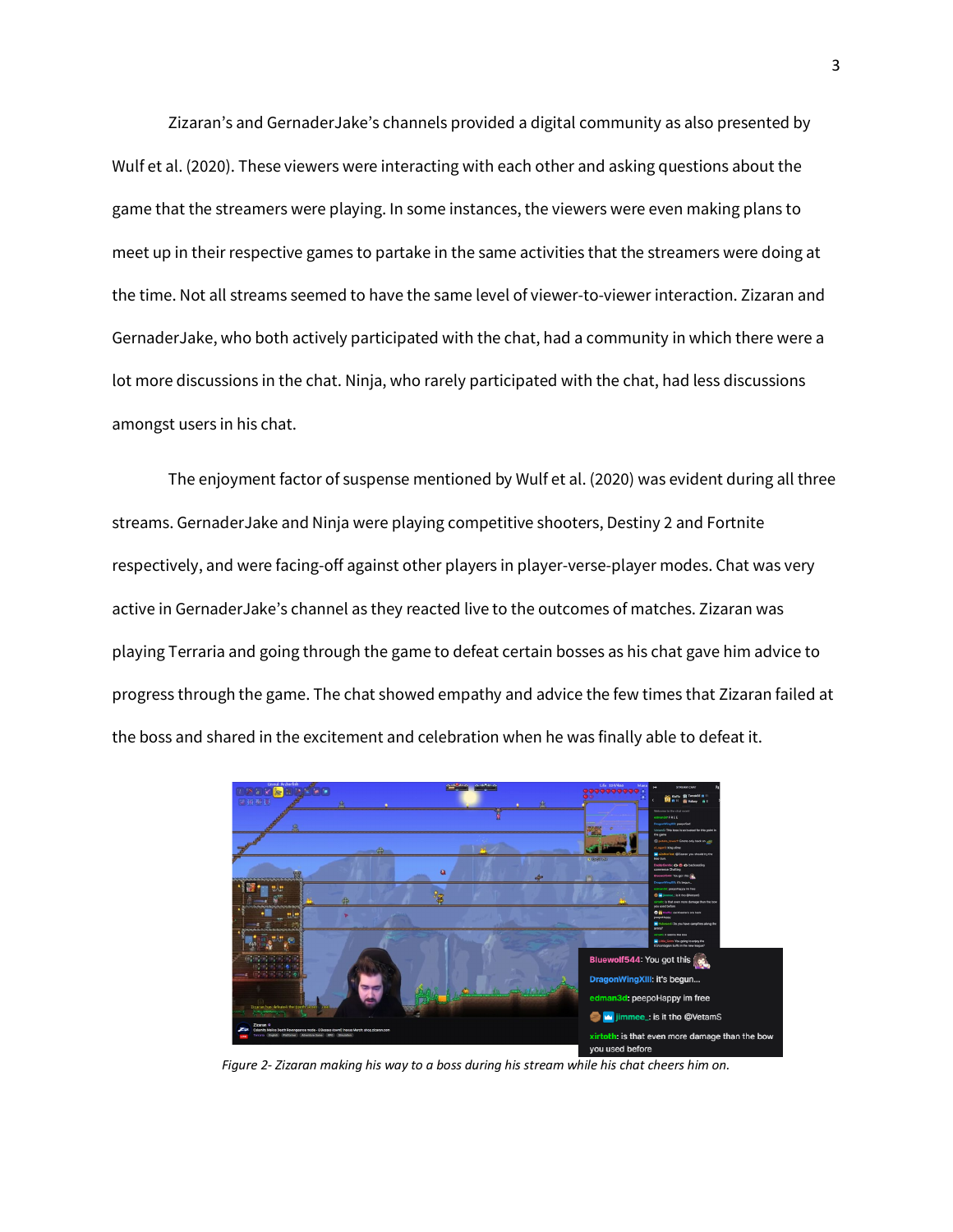From the streamer perspective of production, all three channels showed a true balancing act being performed by the streamers. Their material and digital infrastructure and set design, both through virtual overlay and their physical backgrounds, were very impressive and added to the quality of the stream. GernaderJake's channel featured notifications that would show anytime someone subscribed or donated, and he had a notification bar on the top as a "leaderboard" relating to donations. The background of his streaming set was also impressive with the use of his channel brand "Jungle Squad" in LED lights along with his channel icon imprinted on the glass of his computer case. If a viewer had questions about the specific mouse or microphone he was using, he would direct them to a YouTube video in which he goes over all his streaming equipment.



*Figure 3- A look at GernaderJake's set design featuring his stream overlay and camera background.*

As discussed by Taylor (2018), streamers tend to take on an "entertaining persona" to captivate the viewers. To achieve this, streamers normally will talk through their actions as they play and critique the game and their own performance. All three streamers continuously spoke while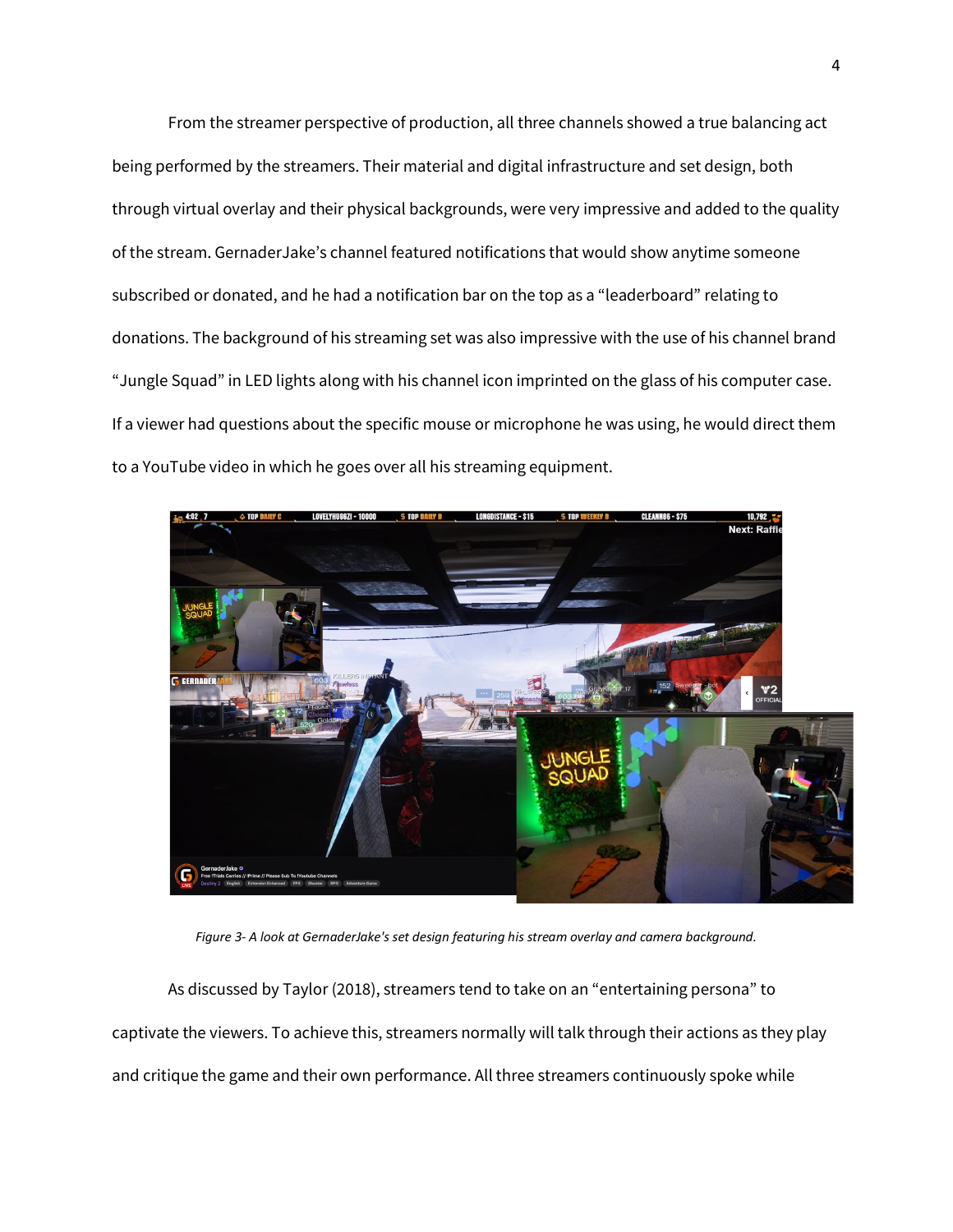playing and helped provide viewers the ability to learn from their successes and mistakes. Ninja spoke through communication with his teammates which helped provide reasoning for his actions, while Zizaran spoke through the actions he was taking as a "checklist" before going to a boss.

All three streamers had very distinct economic and commercial frameworks as mentioned by Taylor (2018). GernaderJake's overlay featuring the leaderboard mentioned prior was a prime example of his framework. Furthermore, his channel points (points which automatically are accumulated through view time on his stream) are a large factor of his channel. These channel points can be spent to enter raffles to play with GernaderJake and entice the viewer to come back to continue to accumulate the points with the hope of eventually playing with him. This allows GernaderJake is maintain a consistently high view count which is important for ad revenue and potential sponsorships with companies.

The points raised in the articles by Taylor (2018) and Wulf et al. (2020) were very evident during my time viewing streams on Twitch. Streamers must constantly be balancing playing the game, having discussions with your chat, and acting in a way to foster a positive community. A Twitch channel acts as a virtual community for viewers where they can make new friends and learn from each other and the streamer. The future of streaming is bright as the barrier to entry is low, but only the streamers who are successfully able to entice their viewers and form a virtual friendship will be able to succeed.